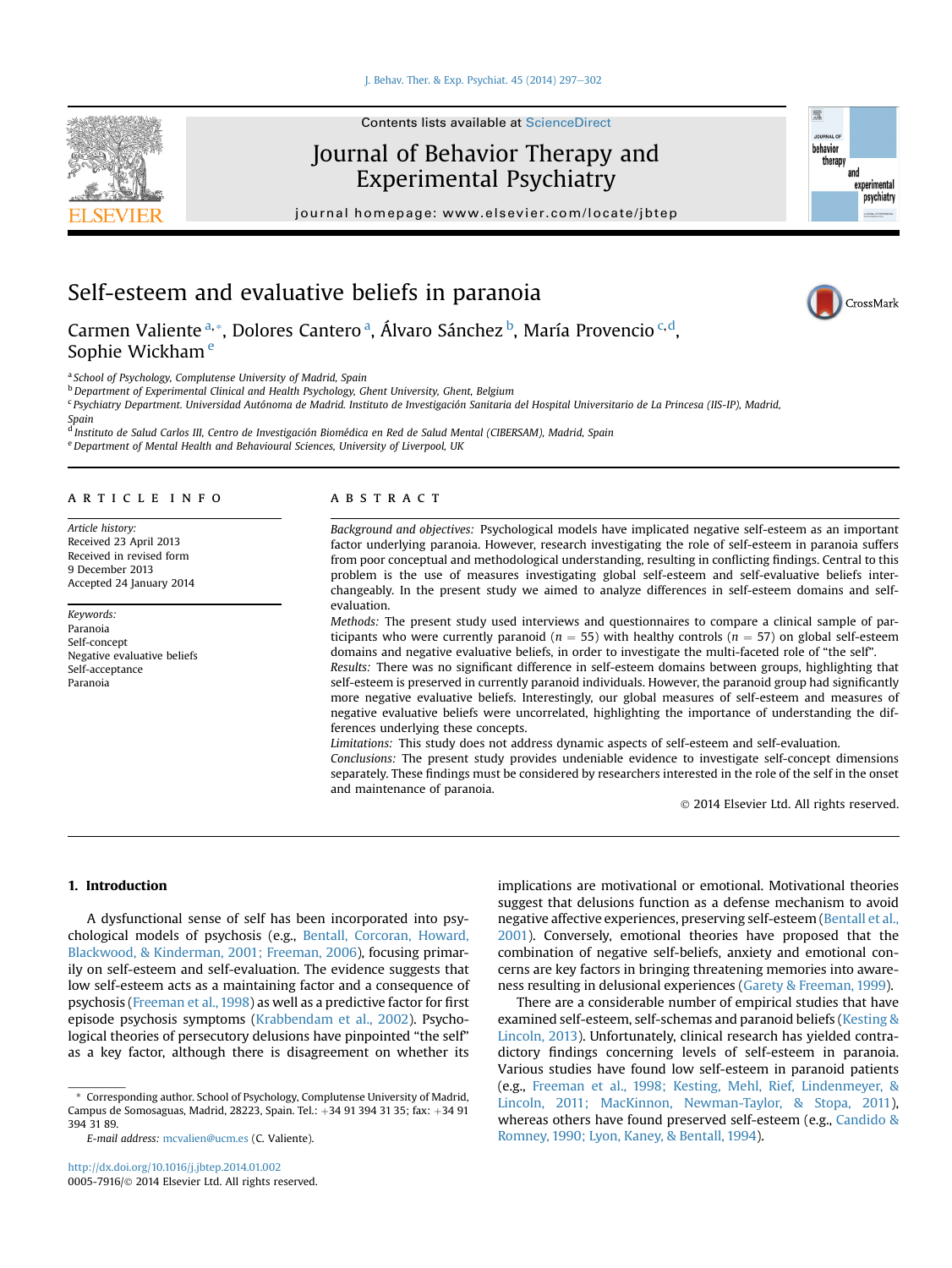The conflicting findings regarding self-esteem in paranoia may be a result of the complexity of the concept and also measurement difficulties. The majority of current theories conceptualize selfesteem as a global feeling about the self, such as self-liking, selfworth, self-respect and self-acceptance (Brown, 1993; Rosenberg, 1995). However, many authors have argued the importance of differentiating global self-esteem from specific self-evaluations that appraise specific abilities and attributions (Brown, Dutton, & Cook, 2001; Kernis, 2003). Both concepts are clearly related, for example, specific self-evaluations are predictive of global selfesteem, particularly when they are central to a person's selfdefinition (Kernis, Cornell, Sun, Berry, & Harlow, 1993). Moreover, Brown et al., (2001) found that people with high self-esteem use self-evaluations to promote and restore a positive global sense of self. However, it is important to discern that self-evaluations cannot substitute global self-esteem or measured as its alternative.

Unfortunately, paranoia research has used self-esteem and selfevaluation measures interchangeably, presenting a source of confusion in the literature. For example, Freeman et al., (1998) utilised the Robson Self Concept Questionnaire (RSCQ; Robson, 1989) to assess global self-esteem in paranoid patients and concluded that their sample scored lower when compared to normative values). Regrettably, the RSCQ contains items associated with self-evaluative beliefs (e.g., "Most people would take advantage of me if they could") alongside global self-esteem items. In fact, the most commonly used measures (e.g., Rosenberg Self-Esteem Questionnaire, RESQ; Rosenberg, 1979) have a similar broad conceptualization of self-esteem, mixing global self-esteem items with self-evaluative items. As a research strategy, this is inadequate as it takes self-evaluation as an indicator of global self-esteem, thus confounding self-esteem and specific self-evaluative aspects. Therefore, these traditional assessment methods are likely to generate unreliable and inconsistent results.

Moreover, we lack a comprehensive picture of the dysfunctional sense of self in paranoia by focusing solely on global self-esteem. Studies that have assessed patients with schizophrenia using both self-evaluation and self-esteem measures have found that although both are related to positive symptoms, even after controlling for depression stronger associations have been found between selfevaluations and positive symptoms (Barrowclough et al., 2003). Only a few studies have investigated the interaction between selfesteem and self-evaluative beliefs. Lincoln et al. (2010) found that the interaction between negative interpersonal self-evaluation and self-acceptance is of particular importance when explaining paranoia. Lincoln et al., further suggest that paranoia may be explained more simply, by a threat to self-worth rather than by global impairments to self-esteem per se.

Underlining the importance and value of self-related aspects, there is some evidence that positive and negative dimensions of the sense of self are independent of each other and have differential but associated outcomes (Andrews & Brown, 1993). Studies with paranoid samples have consistently shown that patients demonstrate a stronger negative self-view compared to healthy individuals but no differences in positive dimension when using different self-concept measures (Vazquez, Diez-Alegria, Hernandez-Lloreda, & Nieto, 2008), self-esteem measures (Bentall et al., 2008; Humphreys & Barrowclough, 2006), and evaluative beliefs about the self measures (Mackinon et al., 2011). Indeed, studies have shown that paranoia in patients with psychosis is specifically associated with higher negative evaluative beliefs about the self (Barrowclough et al., 2003; Fowler et al., 2006; Smith et al., 2006), but not with positive evaluative beliefs about the self or with global self-esteem (Fowler et al., 2006). Kesting and Lincoln's (2013) recent review highlight that positive self-evaluations seem to be less impaired in patients with persecutory delusions. Thus, selfesteem research may be compromised when positive and negative dimensions are not distinguishable.

Traditional global self-esteem measures, such as the Rosenberg (1979) scale, are dependent on the current mood of participants (Andrews & Brown, 1993; Rosenberg, Schooler, Schoenbach, & Rosenberg, 1995). This inter-relationship clearly complicates the interpretation of the role self-esteem has in paranoid ideation given the high prevalence of depression in schizophrenia spectrum disorders (Birchwood & Iqbal, 1998). To date, most of the studies analyzing self-esteem levels in paranoid patients involved the use of the Rosenberg scale, and scores in this scale were found highly correlated with depression severity reported by patients. Moreover, some studies found that patients with current persecutory delusions had lower self-esteem compared to patients with remitted persecutory delusions (McKay, Langdon, & Coltheart, 2007) and healthy controls (MacKinnon et al., 2011), but these differences disappeared when their depression levels were controlled for. Furthermore, studies have shown that the association between negative evaluative beliefs and paranoia were independent of current mood levels, whereas global self-esteem associations with paranoia were explained by depression level (Barrowclough et al., 2003; Fowler et al., 2006). A recent study with a sample of patients with schizophrenia spectrum disorders (Lincoln et al., 2010) concluded that self-worth was related to depressive level but not to paranoid ideation or other psychotic symptoms.

Taken together, these results suggest that specific negative evaluative beliefs about the self and others are particularly linked to paranoia. However, most studies analyzing the role of self-esteem and specific evaluative beliefs in paranoia have employed general psychotic samples (Barrowclough et al., 2003; Fowler et al., 2006; Lincoln et al., 2010; Smith et al., 2006), rather than evaluating people with current persecutory delusions. Moreover, the literature lacks appropriate non-clinical control groups when investigating paranoia (Barrowclough et al., 2003; Lincoln et al., 2010; Smith et al., 2006), which would enable comparisons of the performance on different self-evaluative dimensions of paranoid group with the baseline performance of a non-disordered sample, thus, enhancing our understanding of the relationship.

In the present study we analyzed differences in self-esteem, focusing on several domains involved in global self-esteem such as self-acceptance (Brown, 1993), as well as other self-schemas associated with psychological well-being (i.e., environmental mastery, positive relation with others, autonomy, purpose of life and personal growth). We also analyzed differences in self-concept using specific measures of negative evaluative beliefs about self. Differences in these self-esteem domains and evaluative beliefs were analyzed between a currently paranoid clinical group s and a non-clinical control group. Based on previous research (Valiente et al., 2011), it was expected that the clinical and control participants would show similar self-esteem levels after depression severity was controlled for. Furthermore, we hypothesized that participants with persecutory delusions would show higher negative self-evaluative beliefs and negative beliefs about judgment of self when compared to healthy controls, not accounted for by depression levels. Finally, we expected to find independence between measures of self-esteem and negative evaluative beliefs.

#### 2. Method

#### 2.1. Participants and procedure

Two groups of participants were formed:

The paranoid group (PG) included 55 participants (28 males and 27 females) from an 80-bed adult psychiatric unit in a university hospital. Patients were recruited based on hospital records, and